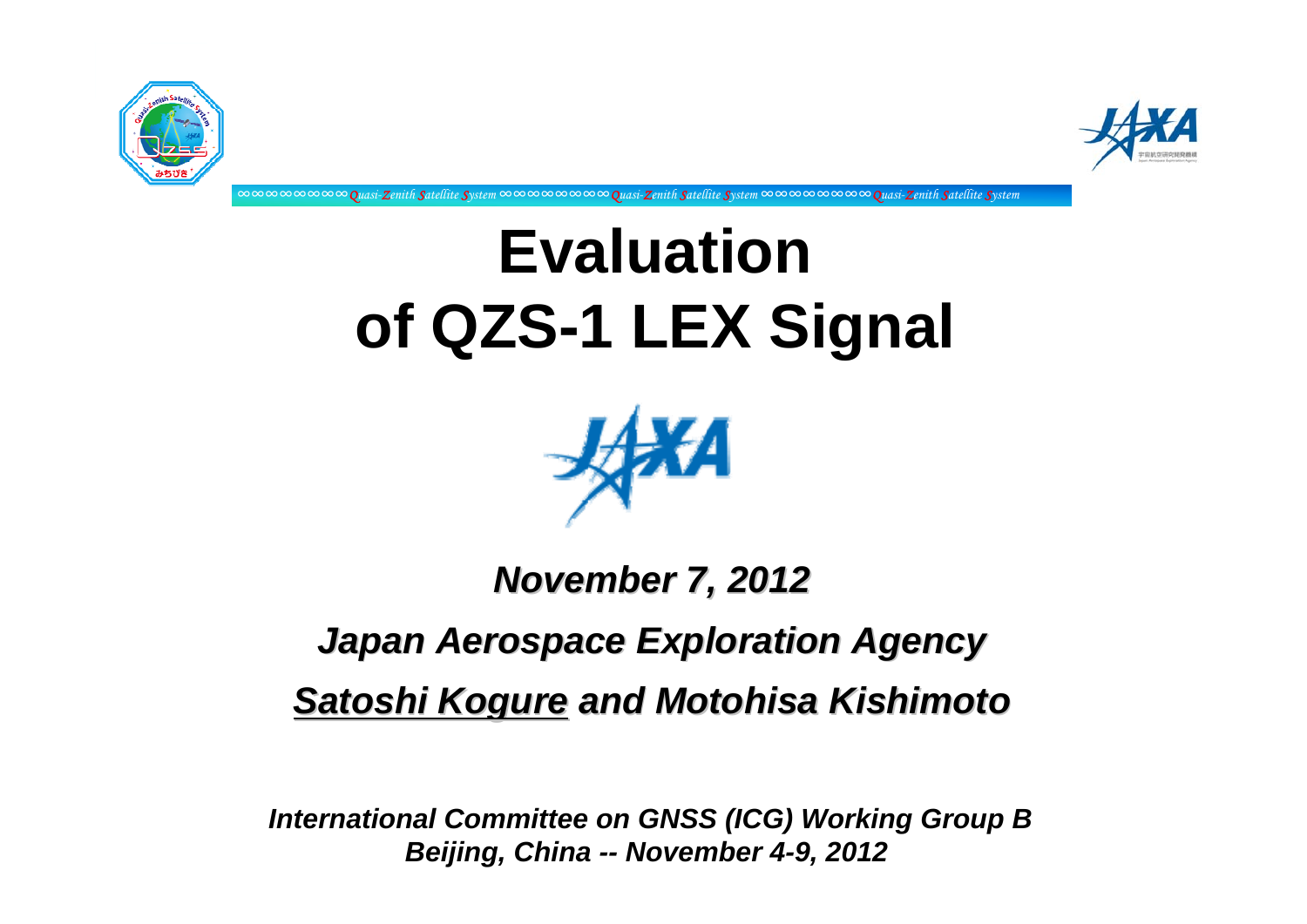

### **Background of QZSS Background of QZSS**



∞∞∞∞∞∞∞∞*Quasi-Zenith Satellite System* ∞∞∞∞∞∞∞∞*Quasi-Zenith Satellite System* ∞∞∞∞∞∞∞∞*Quasi-Zenith Satellite System*

- $\blacktriangleright$ *Regional space-based PNT system*
- $\blacktriangleright$ *Coverage: East Asia and Oceania region*
- $\blacktriangleright$  *6 Signals (QZS-1):*
	- 9 *L1C/A, L1C, L2C and L5*
		- –*can provide seamless PNT services by combining usage with GPS.*
		- –*Increasing coverage and availability of PNT services even in downtown and mountainous areas.*
	- 9 *L1-SAIF on 1575.42 MHz*
	- 9 *LEX on 1278.75MHz*
- ¾ *Accelerate: the modernization of GPS in Asia Oceania region.*
- ¾*Platform: for Multi-GNSS augmentation.*
- $\blacktriangleright$  *First satellite: QZS-1 called "MICHIBIKI" was launched in September 11, 2010.*

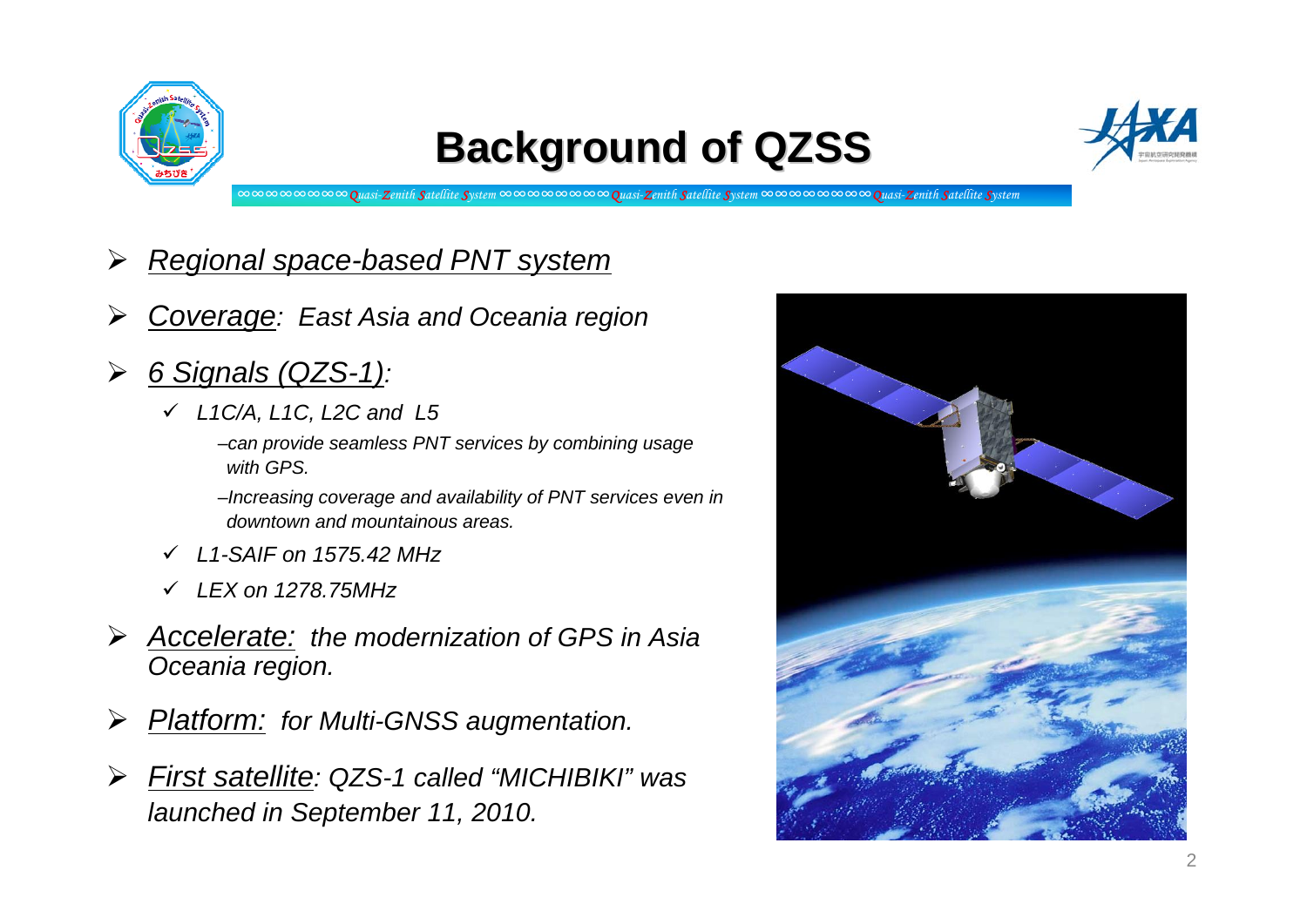

## **QZS-1 Signals**



∞∞∞∞∞∞∞∞*Quasi-Zenith Satellite System* ∞∞∞∞∞∞∞∞*Quasi-Zenith Satellite System* ∞∞∞∞∞∞∞∞*Quasi-Zenith Satellite System*

|             | <b>Frequency</b> | <b>Notes</b>                                                                                                                                                                                                         |
|-------------|------------------|----------------------------------------------------------------------------------------------------------------------------------------------------------------------------------------------------------------------|
| $L1-C/A$    | 1575.42MHz       | <b>Fully compatibility and interoperability with</b><br>➤<br>existing and future modernized GPS signals<br><b>Integrity flag, Ionospheric correction</b><br>▶<br><b>Almanac &amp; Health for other GNSS SVs</b><br>➤ |
| L1C         |                  |                                                                                                                                                                                                                      |
| L2C         | 1227.6MHz        |                                                                                                                                                                                                                      |
| <b>L5</b>   | 1176.45MHz       |                                                                                                                                                                                                                      |
| $L1-SAIF^*$ | 1575.42MHz       | > Compatibility with GPS-SBAS (250bps)                                                                                                                                                                               |
| <b>LEX</b>  | 1278.75MHz       | Higher data rate message (2Kbps) for PPP, RTK<br>$\blacktriangleright$<br><b>Compatibility &amp; interoperability with Galileo E6</b><br><b>CS signal</b>                                                            |

\* L1-SAIF: L1-Submeter-class Augmentation with Integrity Function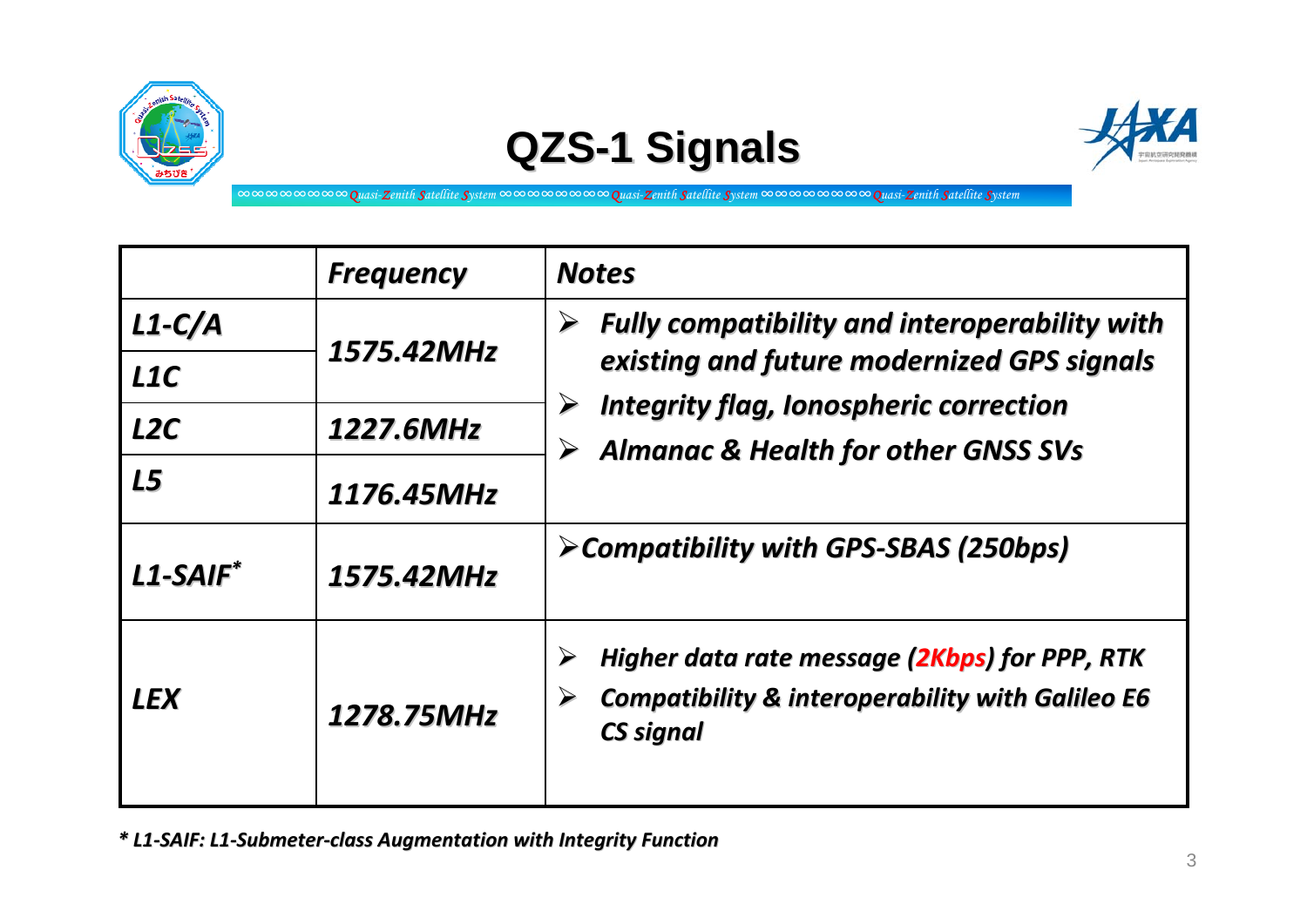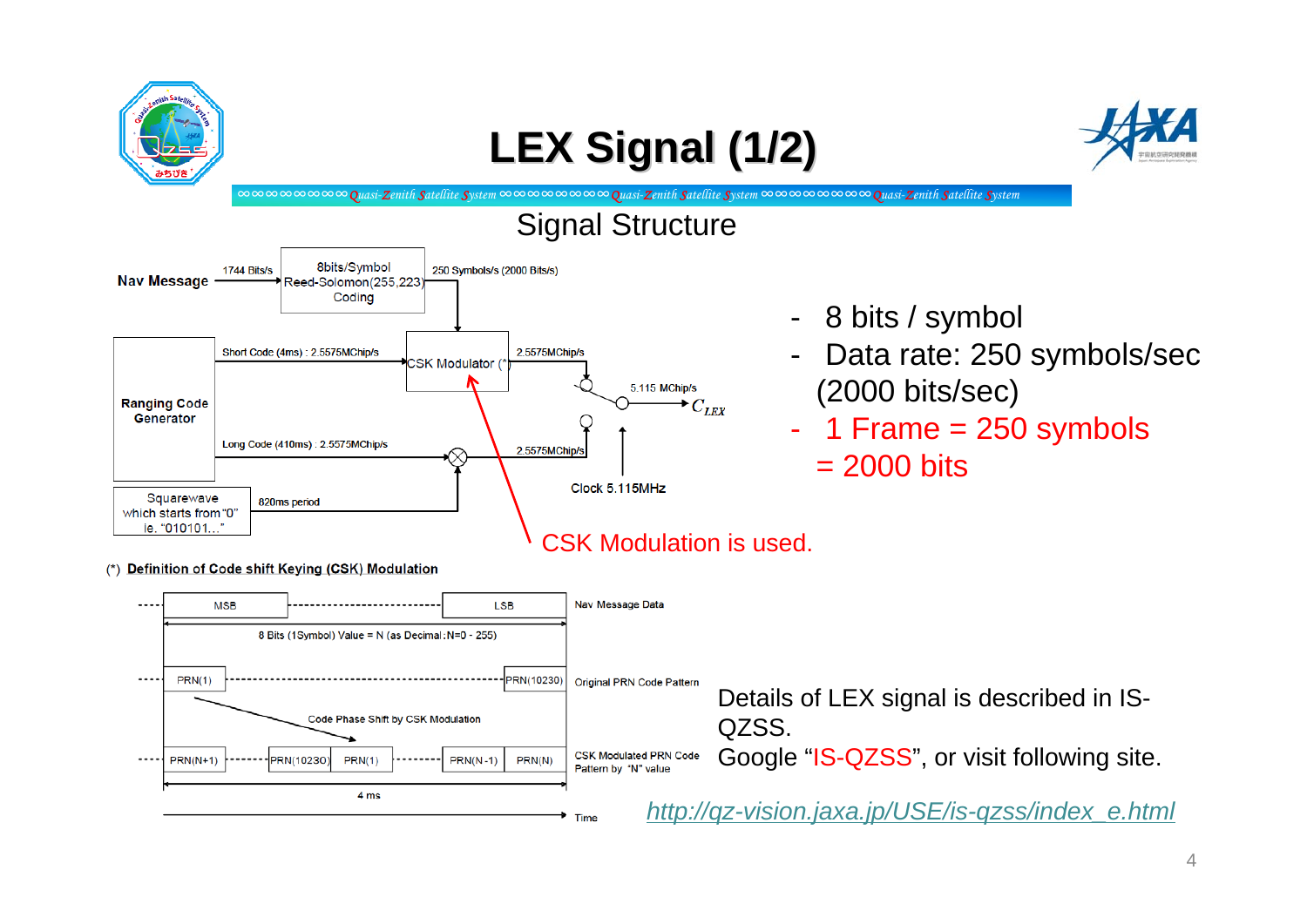

### **LEX Signal (2/2) LEX Signal (2/2)**



∞∞∞∞∞∞∞∞*Quasi-Zenith Satellite System* ∞∞∞∞∞∞∞∞*Quasi-Zenith Satellite System* ∞∞∞∞∞∞∞∞*Quasi-Zenith Satellite System*

#### LEX Message Structure



- -1695 bits as Data Part
- Reed-Solomon (256 bits = 16 symbols)

-> Error Correction: up to 16 symbols. Miss-decode more than 16 symbols results in Frame Error.

We evaluated followings; 1.Frame Error v.s. Elevation Angle 2.Theoritical v.s. Experimental Frame Error Rate (FER).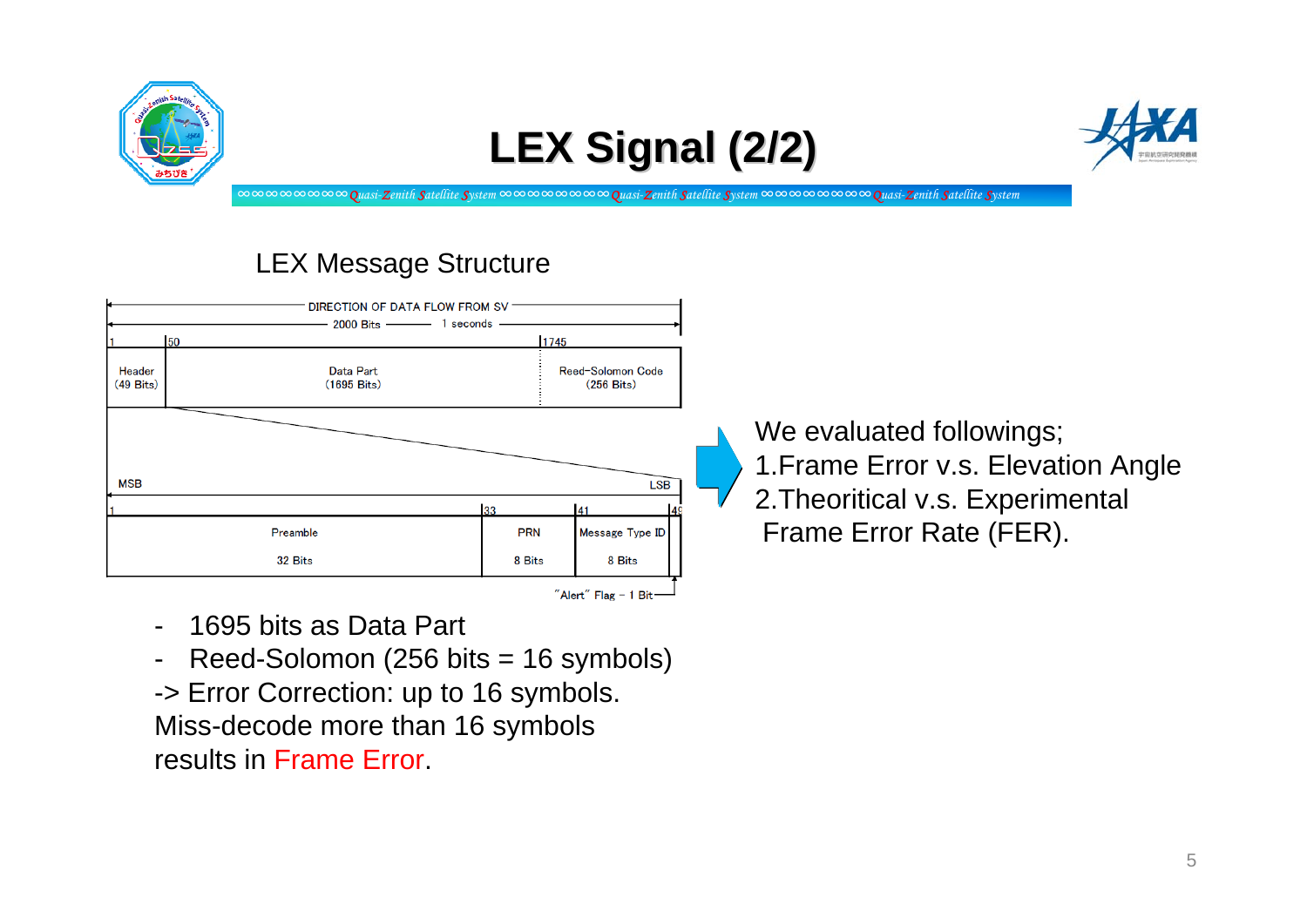

## **Evaluation Data Evaluation Data**



∞∞∞∞∞∞∞∞*Quasi-Zenith Satellite System* ∞∞∞∞∞∞∞∞*Quasi-Zenith Satellite System* ∞∞∞∞∞∞∞∞*Quasi-Zenith Satellite System*

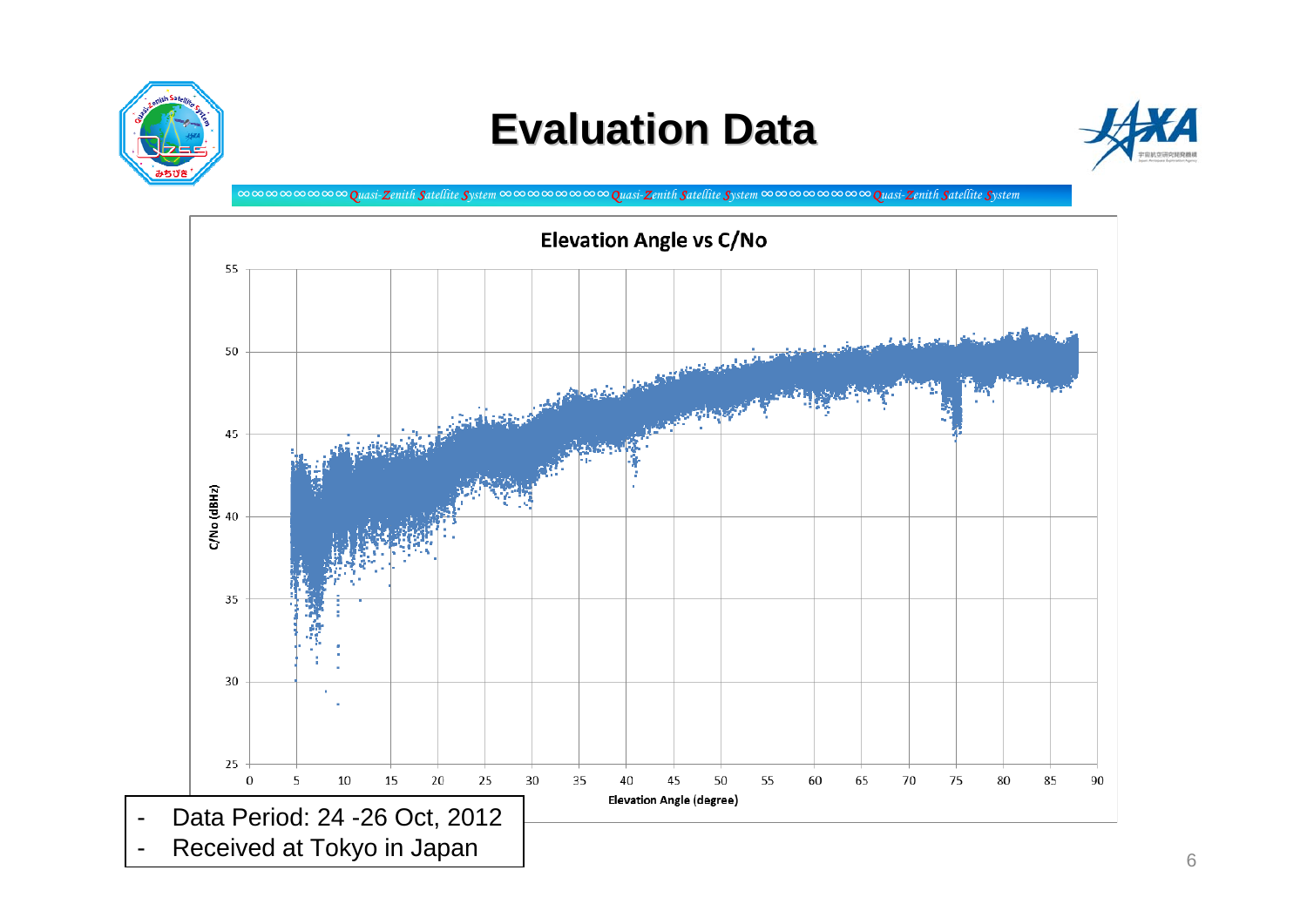

#### **Evaluation Results (1/2) Evaluation Results (1/2) -- Elevation Angle v.s. Frame Error -**



∞∞∞∞∞∞∞∞*Quasi-Zenith Satellite System* ∞∞∞∞∞∞∞∞*Quasi-Zenith Satellite System* ∞∞∞∞∞∞∞∞*Quasi-Zenith Satellite System*



Signals at more than 10 degrees of elevation angle, No Frame Error.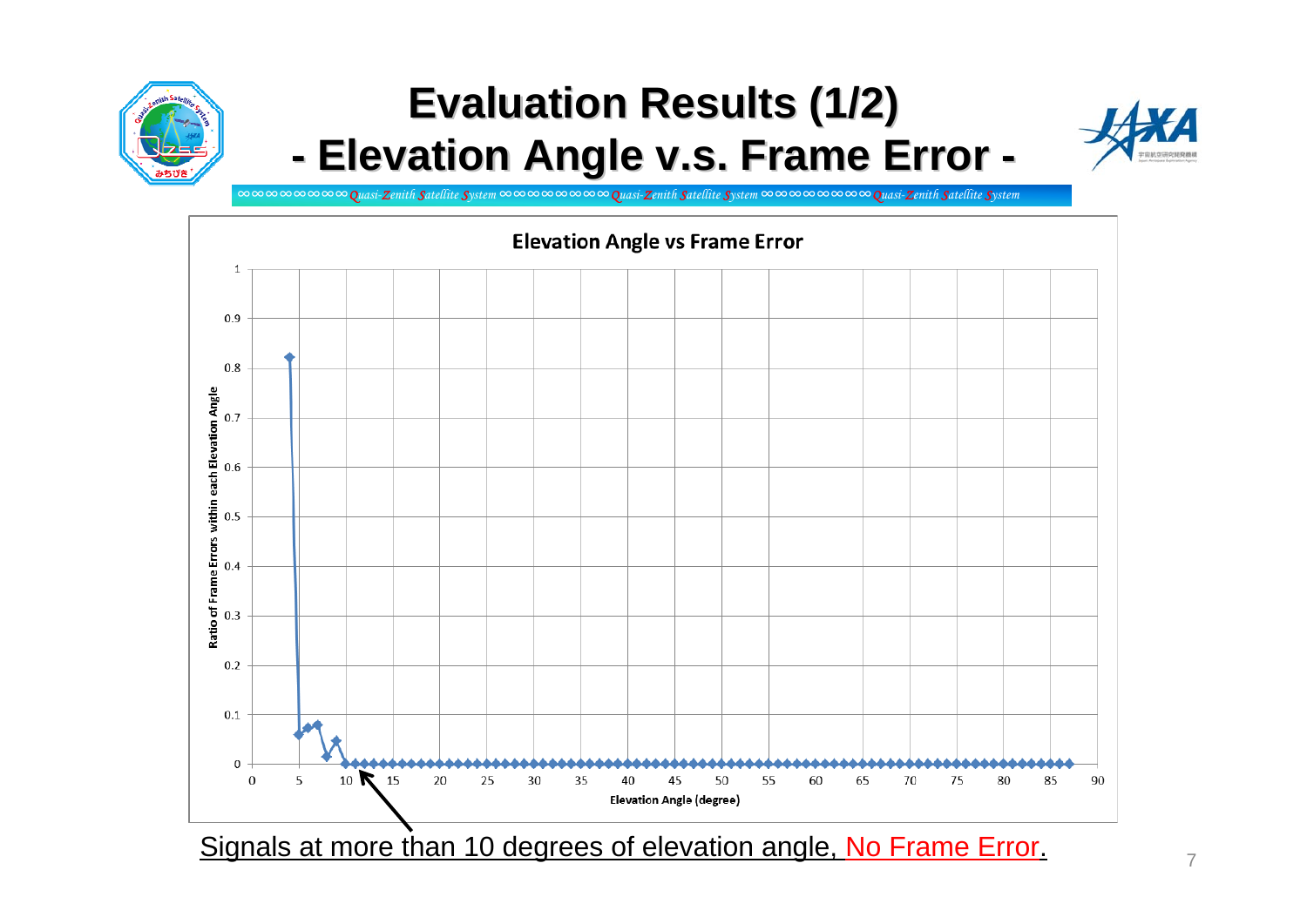

Theoritical Frame Error Rate (FER) v.s. Experimental FER is almost same.